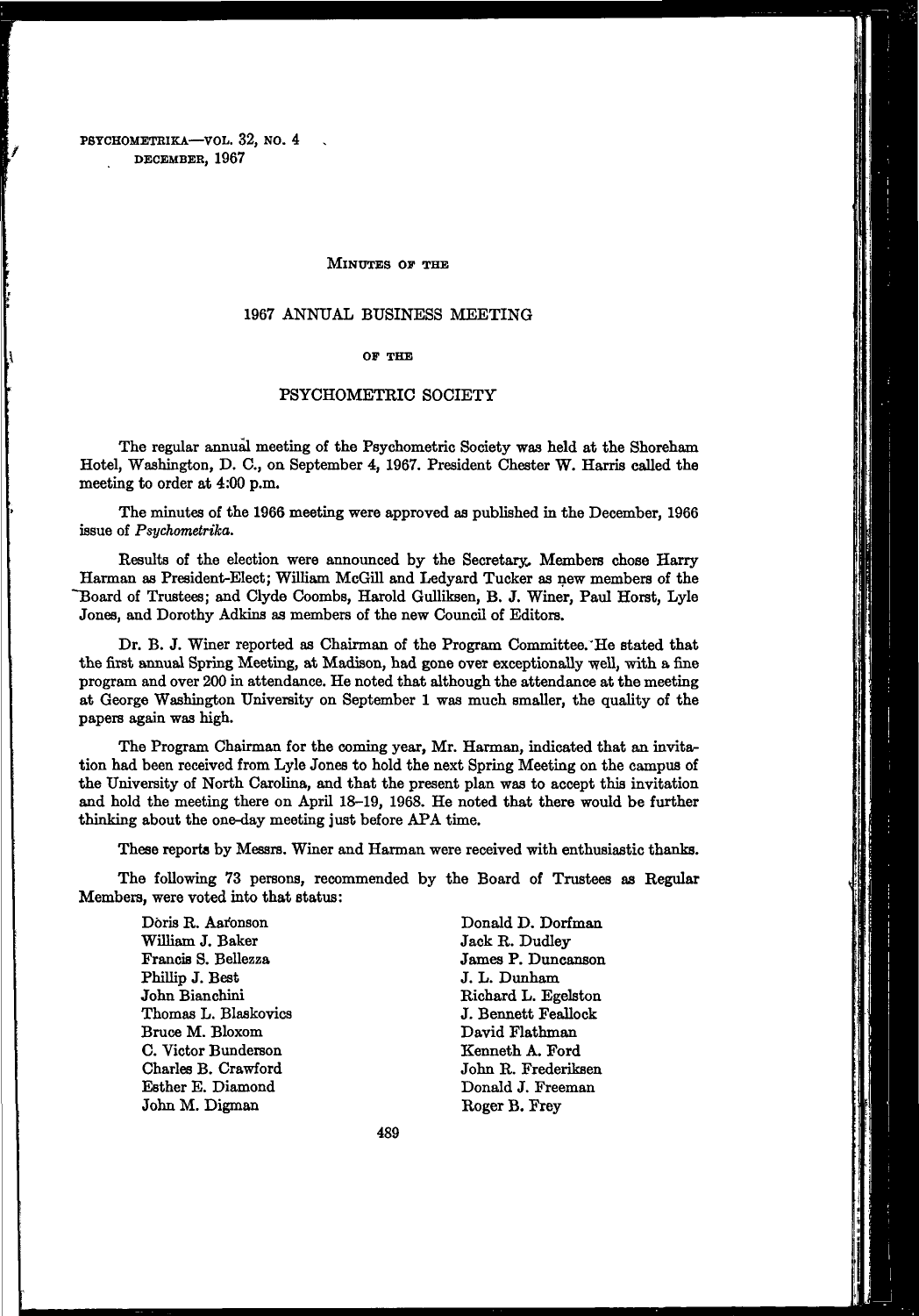## 490 PSYCHOMETRIKA

William F. Godwin Larry R. Gordon Renny Greenmun Naim Chand Gupta Silas Halperin Duncan N. Hansen Margaret L. Harris Thad R. Harshbarger Dorothy M. Horn Edward J. Kelleher Gerald A. Kind Emmett T. Kohler A. A. Kyriakopoulos Roy S. Lilly C. Mauritz Lindvall Baldevraj Luther Kenneth-Donald Mackenzie Thomas Maguire Rodney W. McGinnis W. Miles McPeek, Jr. John W. Menne, Jr. John Algimantas Meskauskas Donald R. Miklich Norman J. Milchus Stanley A. Mulaik Kiyoko Murofushi

John G. Myers Anthony J. Nitko Verner R. Nyberg Fred W. Ohnmacht Peter Park Turkan K. Peyser Robert M. Pruzek William J. Rago Nanbury'S. Raju J. O. Ramsay Donald A. Rock Philip J. Runkel J. Edward Russo Lyle Schoenfeldt Donald R. Shupe Franklin Silverman Marshall S. Smith James S. Terwilliger William W. Trousdale Thomas A. Tyler James L. Wardrop Frank W. Wicker James F. Williams James W. Wilson Myron Wish

Fifty-seven persons were 'reported as having been given the status of Student Members by action of the Board of Trustees. These were:

> R. A. Avner Harold W. Bartlett Rosalie Bernstein Sonya Lynn Blixt Robert F. Boruch Alan G. Bostrom James E. Carlson Robert M. Carroll Stanley H. Cohen Lee Gordon Cooper Thomas J. Crowe Dato N.'M. DeGruijter Randolph A. Ellsworth James J. Fennessey G. Alfred Forsyth, Leslie Allan Fox Michael L. Friendly Mark Fulcomer Margaret Gatz Douglas R. Glasnapp\* Terry Cordell Gleason Robert R. Golden

Moana Gostin-Alan L. Gross Stevan Robert Harnad Margaret J. Harrison Paul David Isaac Richard M. Jaeger Geraldine Kelly Frances M. Kopcinski Neal Kroll James Larimer Charles Lewis Marcus Lieberman Richard Jay Light William Drane Love Patricia S. Mikes Albert Harold Miller Richard Montanelli, Jr.. John A. Neill Paul Dieter Oeltjen Susan Jane Pfeifer F. Pysh Mary Quilling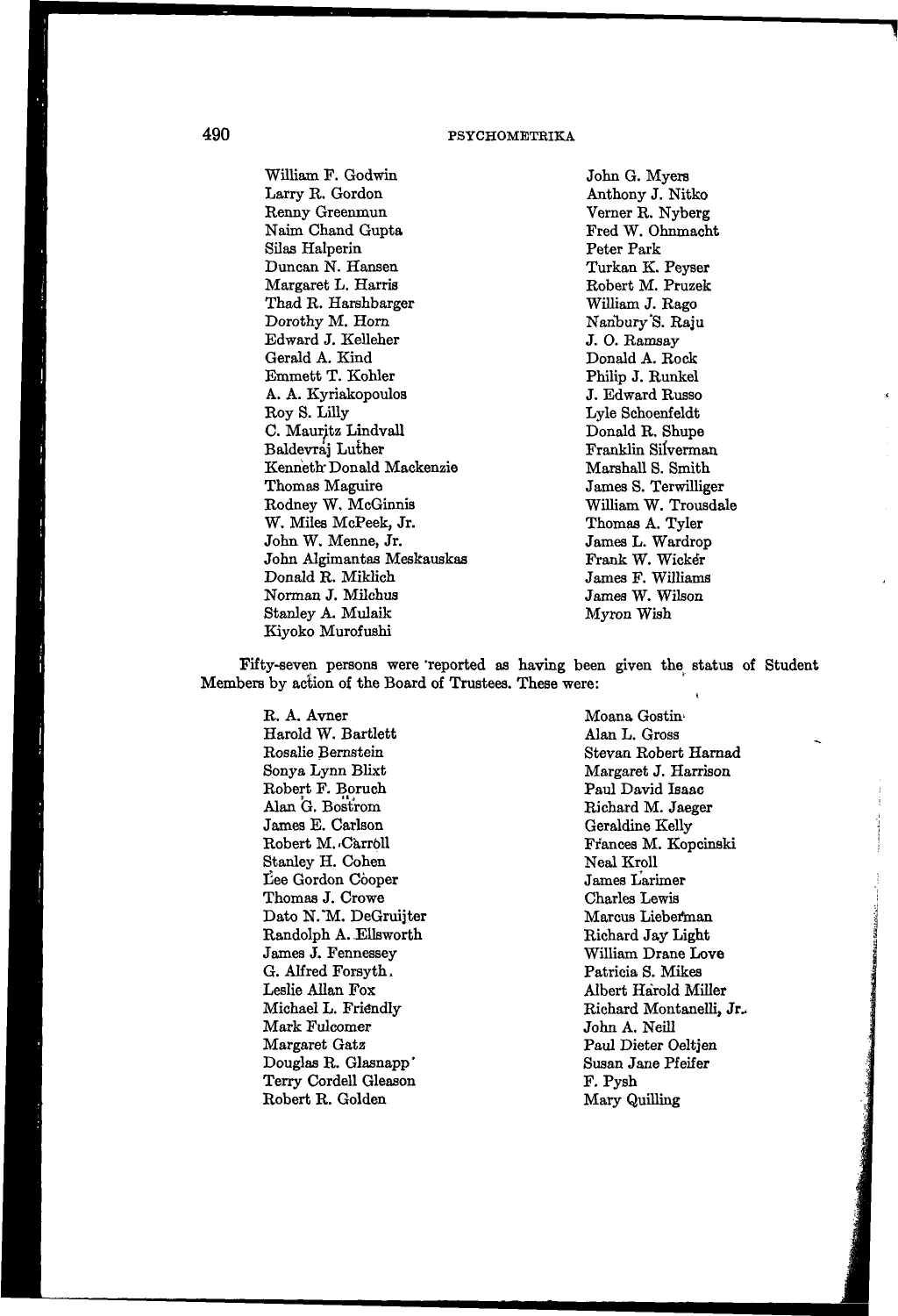### 1967 ANNUAL BUSINESS MEETING 491

Kenneth I. Raymond Larry G. Richards Donald Robbins James J. Roberge Lome K. Rosenblood Edward S. Rosenbluh James J. Schlesselman

Allen N. Shub Richard Steiner Michael Jon Subkoviak Robert M. Thorndike Neil H. Timm Diane E. Wilson

Dr. W. B. Schrader reported as Chairman of the Committee on Relationships Between Psychometric Society and Psychometric Corporation. In February, work began on formulating a new application to the Internal Revenue Service for tax-exempt status. Supporting materials were worked up by the Treasurer, Dr. French. The application was completed and the file submitted by our attorney, Mr. Curran, to I.R.S. in July, and action by I.R.S. is now pending.

Dr. French's report as Treasurer was distributed to those present. A copy of this report is attached to the official Minutes. Since Dr. French was not able to be present, amplifying comments were made by Messrs. Harris, Tucker, and Mollenkopf. A motion was passed to accept the report of the Treasurer of the Society.

Dr. Harris noted that W. G. Mollenkopf was completing his second three-year term as Secretary of the Society. It was moved and seconded that he be commended for six years of devoted service. The motion was accepted unanimously.

The President reported that the Board of Trustees had nominated Dr. W. B. Schrader as Secretary. Members then elected him to this position, by a unanimous vote.

Several actions by the Board of Trustees were announced, as follows:

- a. Nomination of J. Douglas Carroll, Norman Cliff, Lyle Jones, and Charles Wrigley as candidates in the 1968 election for positions on the Board of Trustees;
- b. Authorization of up to \$3,000 for the work of the Program Committee in the coming year; and
- c. Authorization of a discretionary fund of up to \$500 to the President of the Society for promoting the mission of the Society during the coming year.

Dr. Gleser noted that Division 5, through which Psychometric Society presents papers and symposia at the meetings of the American Psychological Association, had in its annual business meeting voted to have its APA papers appear in the published Proceedings. The principal impact on the Society's Program that was brought out in subsequent discussion is that the full paper must be submitted to the Program Committee if it is to become part of an APA-sponsored program.

> W. G. Mollenkopf *Secretary*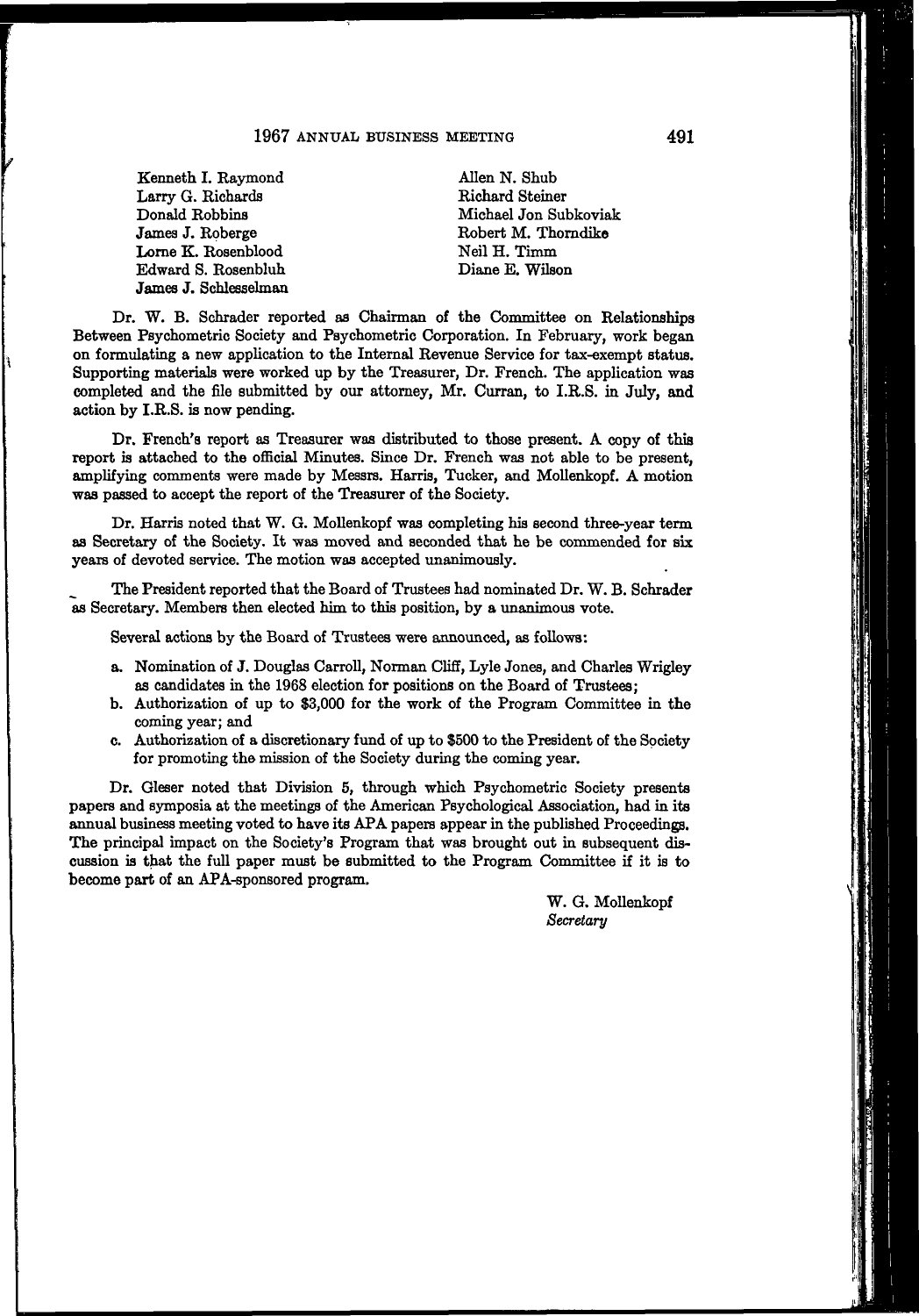PSYCHOMETRIKA—VOL. 32, NO. 4 DECEMBER, 1967

# PSYCHOMETRIC CORPORATION

Statement of Cash Receipts and Disbursements for Fiscal Year Ended June 30,1967

## RECEIPTS

**/** 

 $\overline{\mathcal{N}}$ 

| Subscriptions (Net)<br>Sale of Back Issues (Net)<br>Monographs<br>Reprints<br><b>Interest on Savings Accounts</b><br>Other<br>Loan from Psychometric Society<br>Transfer of Funds from Savings Account                                                                                                                                                                                                                |                          | \$12,432.48<br>4,714.65<br>1,521.00<br>670.00<br>959.36<br>69.20<br>5,000.00<br>5,000.00                                                                             |
|-----------------------------------------------------------------------------------------------------------------------------------------------------------------------------------------------------------------------------------------------------------------------------------------------------------------------------------------------------------------------------------------------------------------------|--------------------------|----------------------------------------------------------------------------------------------------------------------------------------------------------------------|
|                                                                                                                                                                                                                                                                                                                                                                                                                       | Total Cash Receipts      | \$30,366.69                                                                                                                                                          |
| <b>DISBURSEMENTS</b>                                                                                                                                                                                                                                                                                                                                                                                                  |                          |                                                                                                                                                                      |
| Printing and Mailing Psychometrika<br>Vol. 31 No. 2 thru Vol. 32 No. 1<br>Reprints<br>Stipend of Managing Editor<br>Stipend of Treasurer<br>Secretarial Services—Editorial Office<br>Secretarial Services-Treasurer's Office<br>Stationery and Postage<br>Mailing Back Issues and Monographs<br>Refunds<br>Mailing List Maintenance<br>F.I.C.A.<br><b>Bill Forms and Records</b><br>Treasurer's Bond<br>Miscellaneous | Total Cash Disbursements | \$16,242.20<br>2,060.36<br>2,000.00<br>480.44<br>2,500.00<br>1,188.41<br>133.00<br>713.27<br>37.80<br>2,474.31<br>147.00<br>141.45<br>25.00<br>213.36<br>\$28,356.60 |
| CASH POSITION                                                                                                                                                                                                                                                                                                                                                                                                         |                          |                                                                                                                                                                      |
| Balance-July 1, 1966<br>Add:                                                                                                                                                                                                                                                                                                                                                                                          | \$3,941.09               |                                                                                                                                                                      |
| Outstanding Checks for which stop payment is<br>being issued:                                                                                                                                                                                                                                                                                                                                                         |                          |                                                                                                                                                                      |
| 12/31/65 E. E. Stewart #641<br>4/26/66 Henry F. Kaiser #659                                                                                                                                                                                                                                                                                                                                                           | 500.00<br>30.80          |                                                                                                                                                                      |

 $\frac{1}{2}$ 

31

نے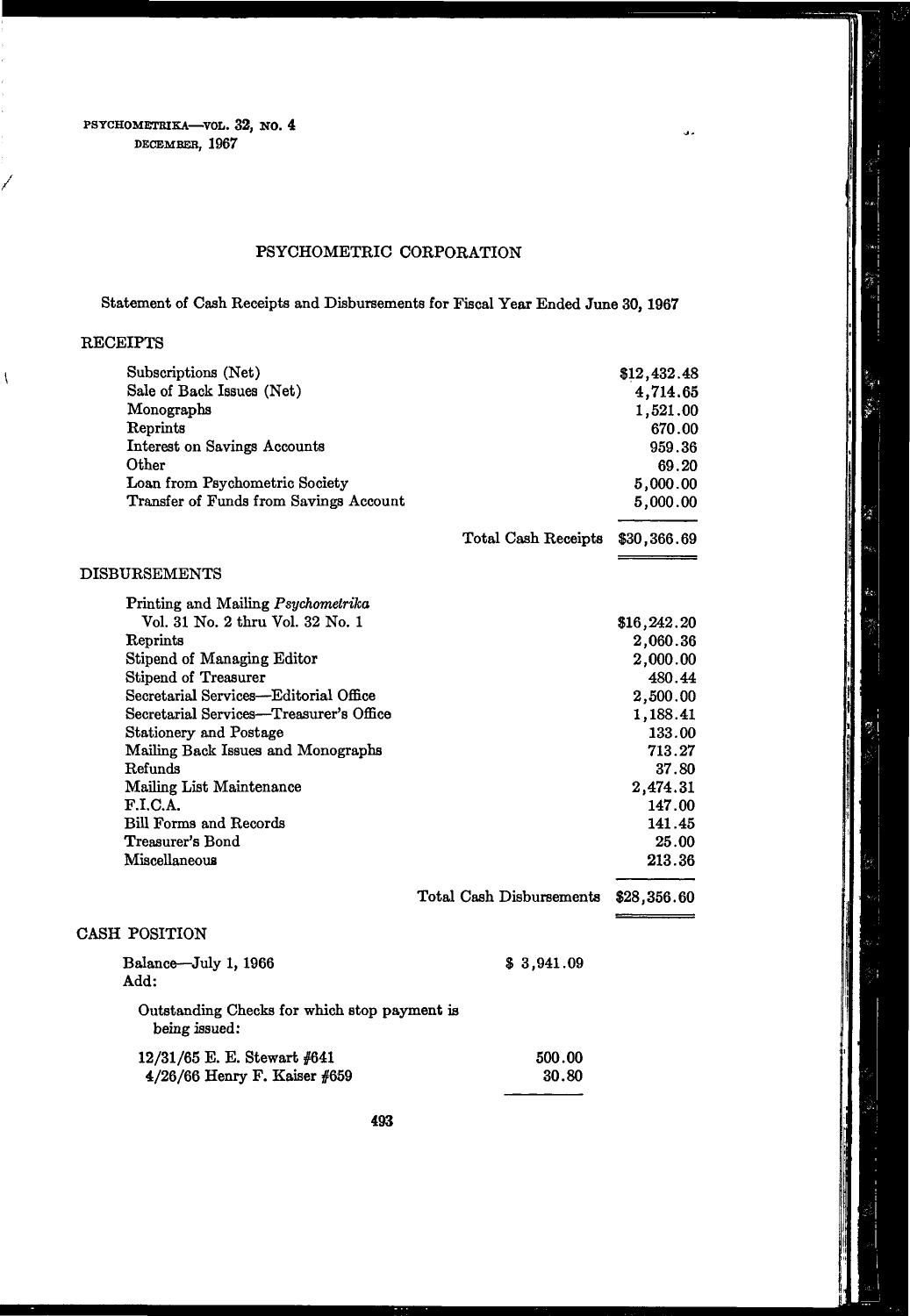494 PSYCHOMETBIKA

 $\epsilon$  $\ddot{\cdot}$ 

 $\bar{\zeta}$ 

L.

Ĵ

**1970年 1980年 1月** 

ł

| <b>Adjusted Balance</b><br>Cash Receipts | \$4,471.89<br>30,366.69  |
|------------------------------------------|--------------------------|
| Cash Disbursements                       | \$34,838.58<br>28,356.60 |
| Cash Shortage                            | \$6,481.98<br>6.99       |
| Balance-June 30, 1967                    | \$6.474.99               |